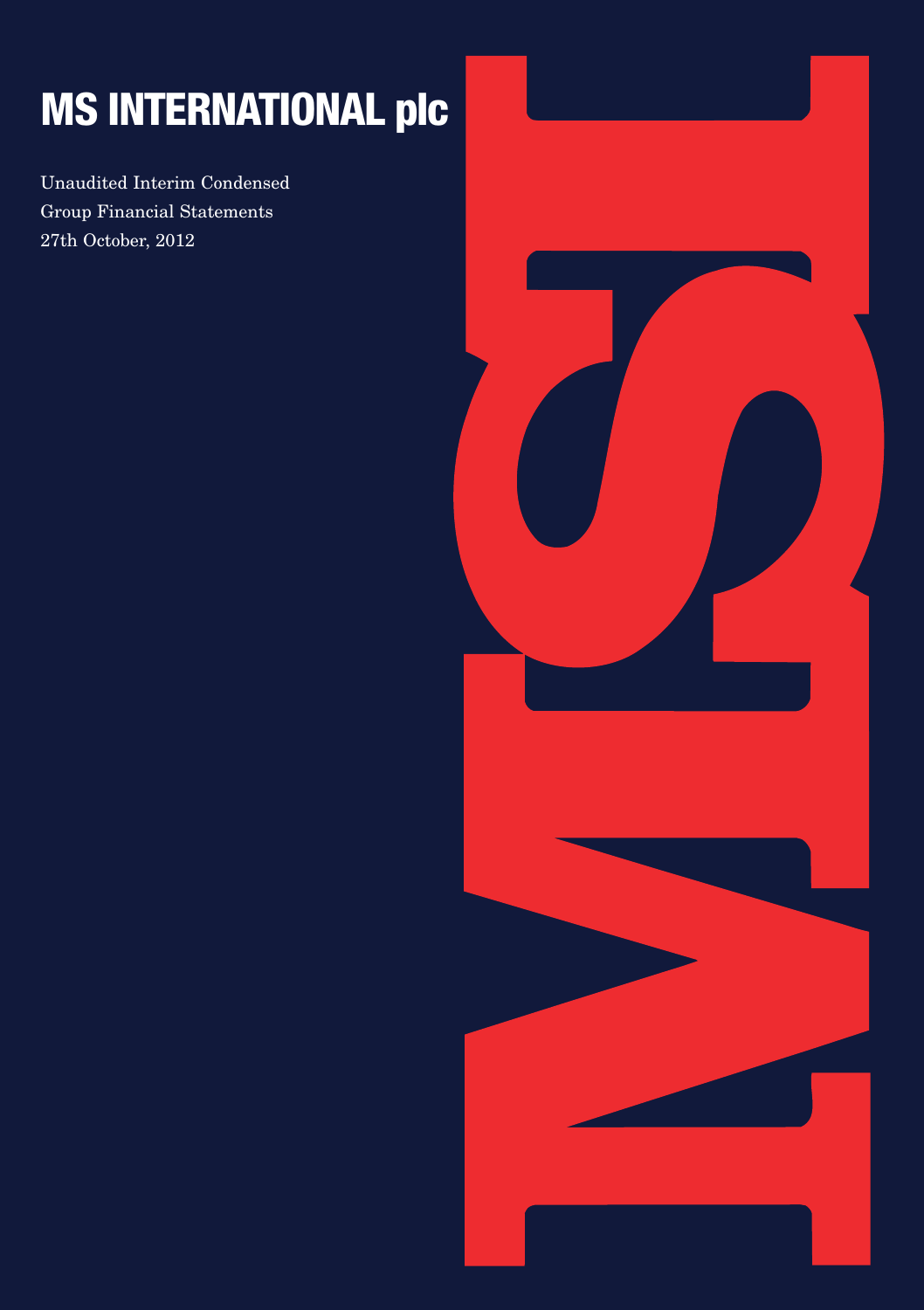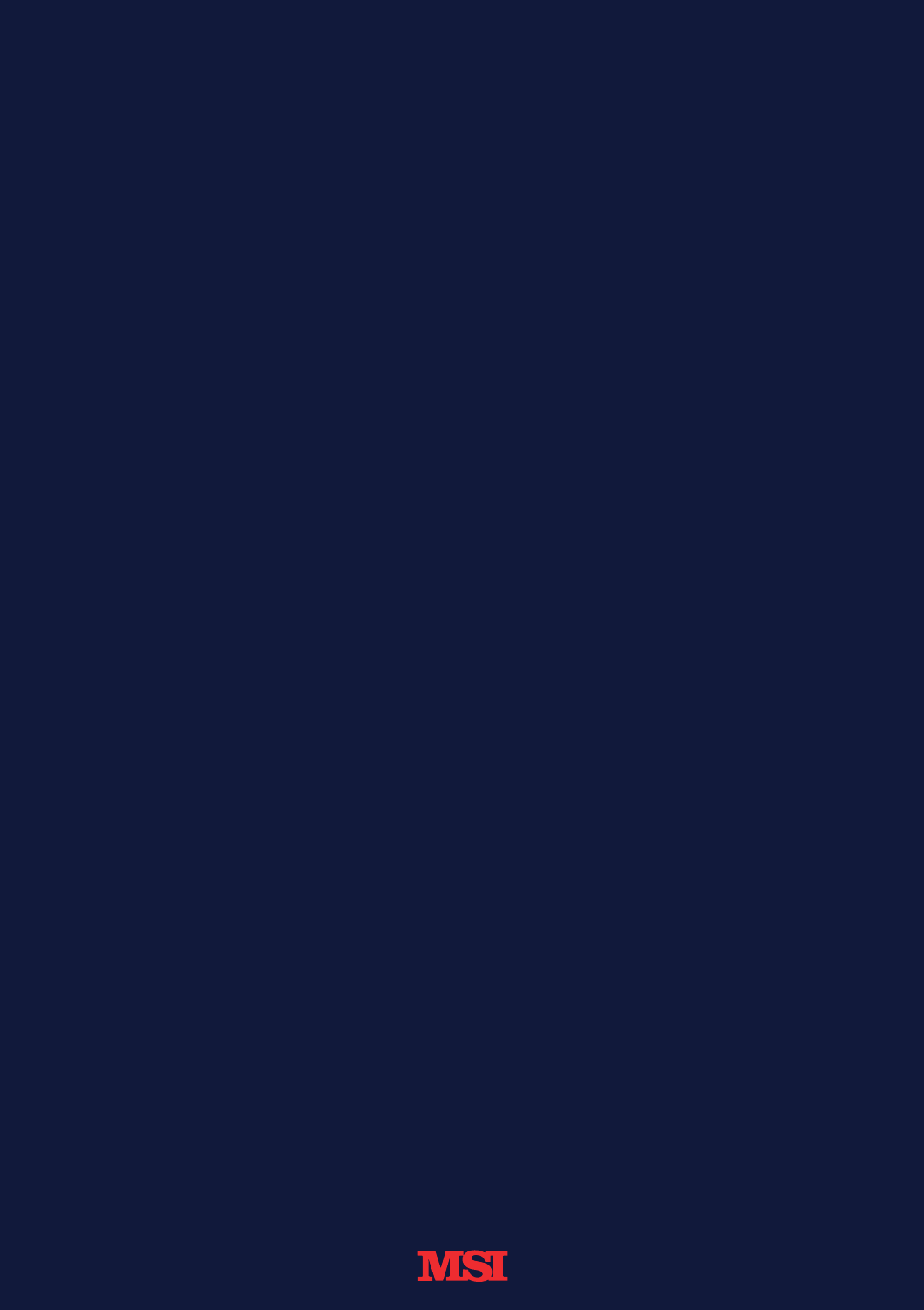### **EXECUTIVE DIRECTORS**

Michael Bell Michael O'Connell David Pyle

### **NON EXECUTIVE**

Roger Lane-Smith

## **SECRETARY**

David Pyle

### **REGISTERED OFFICE**

Balby Carr Bank Doncaster DN4 8DH England

### **PRINCIPAL OPERATING DIVISIONS**

Defence

Forgings Petrol Station Superstructures

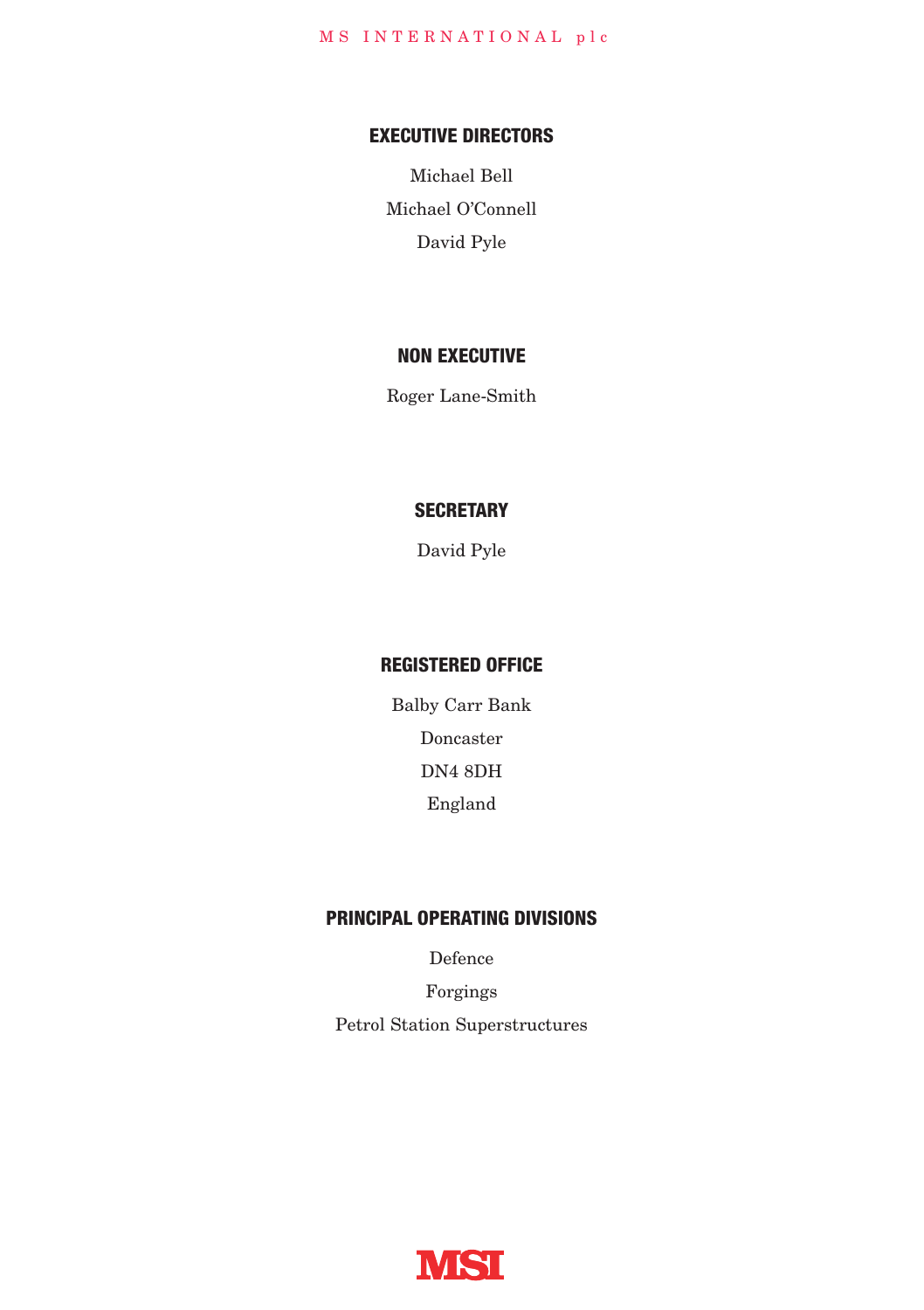# **Chairman's Statement**

I am pleased to report that the Group is trading in line with the Board's expectations. As flagged in my two most recent statements, a distinct second half revenue bias will occur this year owing to the phasing of customer dictated delivery schedules at our largest subsidiary 'Defence'. At this juncture, that view still prevails.

Accordingly, for the half year ended 27th October, 2012, the results have come in lower than the record figures achieved for the comparable period with a £2.64m (2011 – £4.09m) profit before taxation on revenue of £26.28m (2011 – £27.86m). Earnings per share amounted to 11.1p (2011 – 16.6p).

The balance sheet remains very strong with net cash and short term deposits totalling £10.77m. At the 28th April, 2012, the figure was £10.04m.

'Defence' delivery phasing was clearly the major factor shaping the interim outcome. A relatively slow market in the prior period was aggravated by a reduction of 'regular' orders coinciding with delays in the receipt of anticipated major contracts as cuts in defence procurement budgets were imposed by a number of governments. Nevertheless, there was a reasonable level of production activity in the period and product development programmes continued uninterrupted.

'Forgings' markets around the globe have been somewhat mixed, although the majority were less buoyant than before, influenced by regional variations in economic activity and exchange rate fluctuations. In contrast, 'Petrol Station Superstructures' more than held its own in the European markets it serves, increasing market share and pleasingly lifting both revenue and profitability.

Most crucially, the Group order intake in the period was some 80% higher at the end of October, compared to that received in the corresponding period last year and currently the value of orders on hand is some 25% higher than at last year end.

'Defence' is now looking forward with confidence to a much stronger second half year. The majority of orders are already in hand to achieve the expected full year revenue and there are a number of very interesting new business prospects emerging from around the world. We recognise however that everything just seems to take a little longer on the 'prospect to order timeline' than previously. It may be frustrating but we are confident in our abilities to maximise the opportunities in due course. Meantime, the momentum to drive forward in the 'Forgings' and 'Petrol station superstructures' divisions will be maintained, particularly as both operate with short lead time order books with all the vagaries that poses.

All matters considered, the Board has a good measure of confidence as to the full year outlook for the Group, subject to there being no further deterioration in the global economy that could adversely affect our two industrial engineering divisions. Accordingly, the Board has declared a maintained interim dividend per share of  $1.5p(2011 - 1.5p)$ , payable on 21st December, 2012.

**Michael Bell 22nd November, 2012**

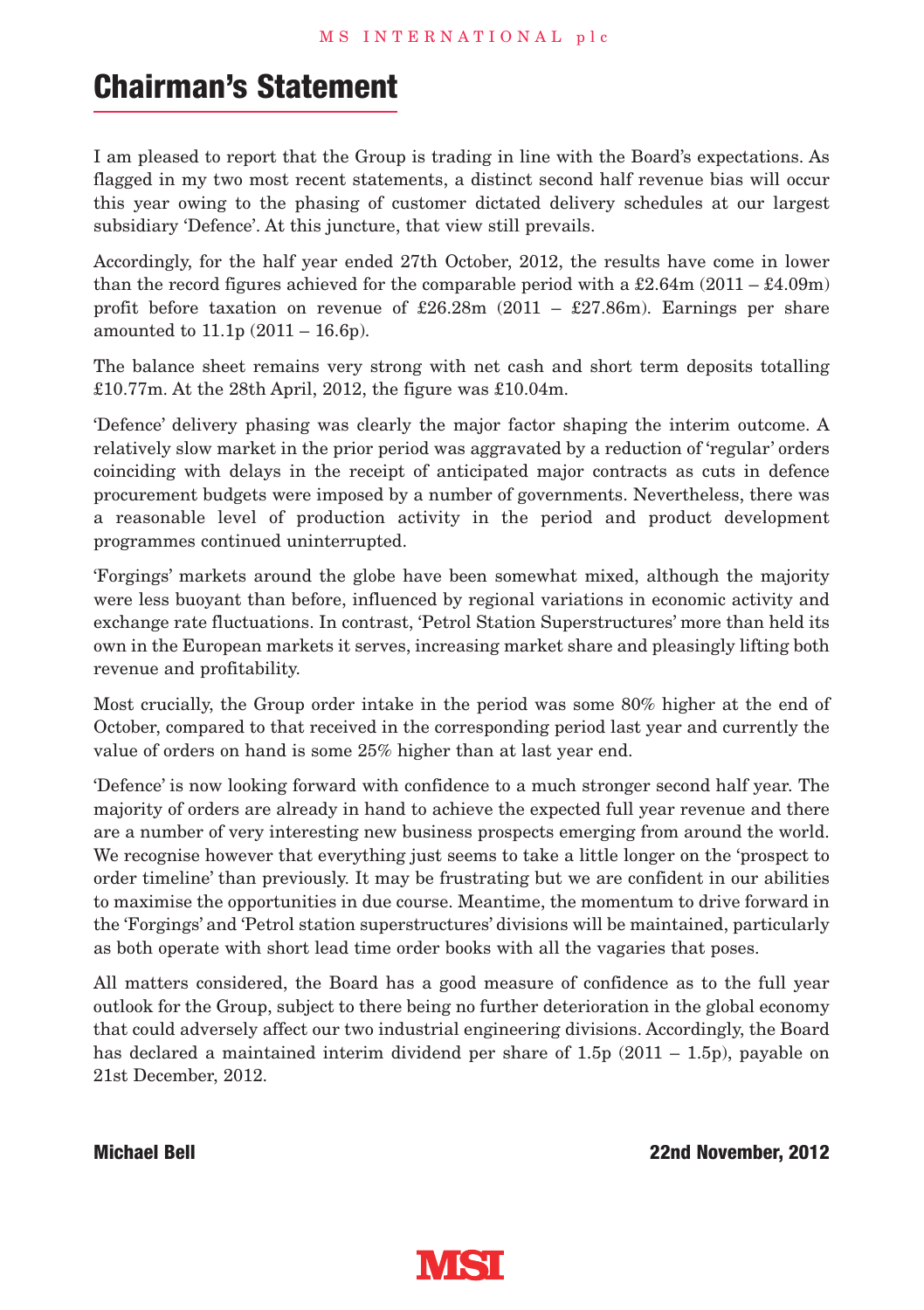## **Independent Review Report to MS INTERNATIONAL plc**

#### **Introduction**

We have been engaged by the Company to review the condensed set of financial statements in the halfyearly financial report for the 26 weeks ended 27th October, 2012 which comprises the Interim Group income statement, Interim Group statement of comprehensive income, Interim Group balance sheet, Interim Group statement of changes in equity, Interim Group cash flow statement and the related explanatory notes. We have read the other information contained in the half yearly financial report and considered whether it contains any apparent misstatements or material inconsistencies with the information in the condensed set of financial statements.

This report is made solely to the Company in accordance with guidance contained in International Standard on Review Engagements 2410 (UK and Ireland) "Review of Interim Financial Information Performed by the Independent Auditor of the Entity" issued by the Auditing Practices Board. To the fullest extent permitted by law, we do not accept or assume responsibility to anyone other than the Company, for our work, for this report, or for the conclusions we have formed.

#### **Directors' Responsibilities**

The half-yearly financial report is the responsibility of, and has been approved by, the Directors. The directors are responsible for preparing the half-yearly financial report in accordance with the Disclosure and Transparency Rules of the United Kingdom's Financial Services Authority.

As disclosed in Note 2, the annual financial statements of the Group are prepared in accordance with IFRSs as adopted by the European Union. The condensed set of financial statements included in this half-yearly financial report has been prepared in accordance with International Accounting Standard 34, "Interim Financial Reporting", as adopted by the European Union.

#### **Our Responsibility**

Our responsibility is to express to the Company a conclusion on the condensed set of financial statements in the half-yearly financial report based on our review.

#### **Scope of Review**

We conducted our review in accordance with International Standard on Review Engagements (UK and Ireland) 2410, "Review of Interim Financial Information Performed by the Independent Auditor of the Entity" issued by the Auditing Practices Board for use in the United Kingdom. A review of interim financial information consists of making enquiries, primarily of persons responsible for financial and accounting matters, and applying analytical and other review procedures. A review is substantially less in scope than an audit conducted in accordance with International Standards on Auditing (UK and Ireland) and consequently does not enable us to obtain assurance that we would become aware of all significant matters that might be identified in an audit. Accordingly, we do not express an audit opinion.

#### **Conclusion**

Based on our review, nothing has come to our attention that causes us to believe that the condensed set of financial statements in the half-yearly financial report for the 26 weeks ended 27th October, 2012 is not prepared, in all material respects, in accordance with International Accounting Standard 34 as adopted by the European Union and the Disclosure and Transparency Rules of the United Kingdom's Financial Services Authority.

**Ernst & Young LLP Leeds 21st November, 2012**

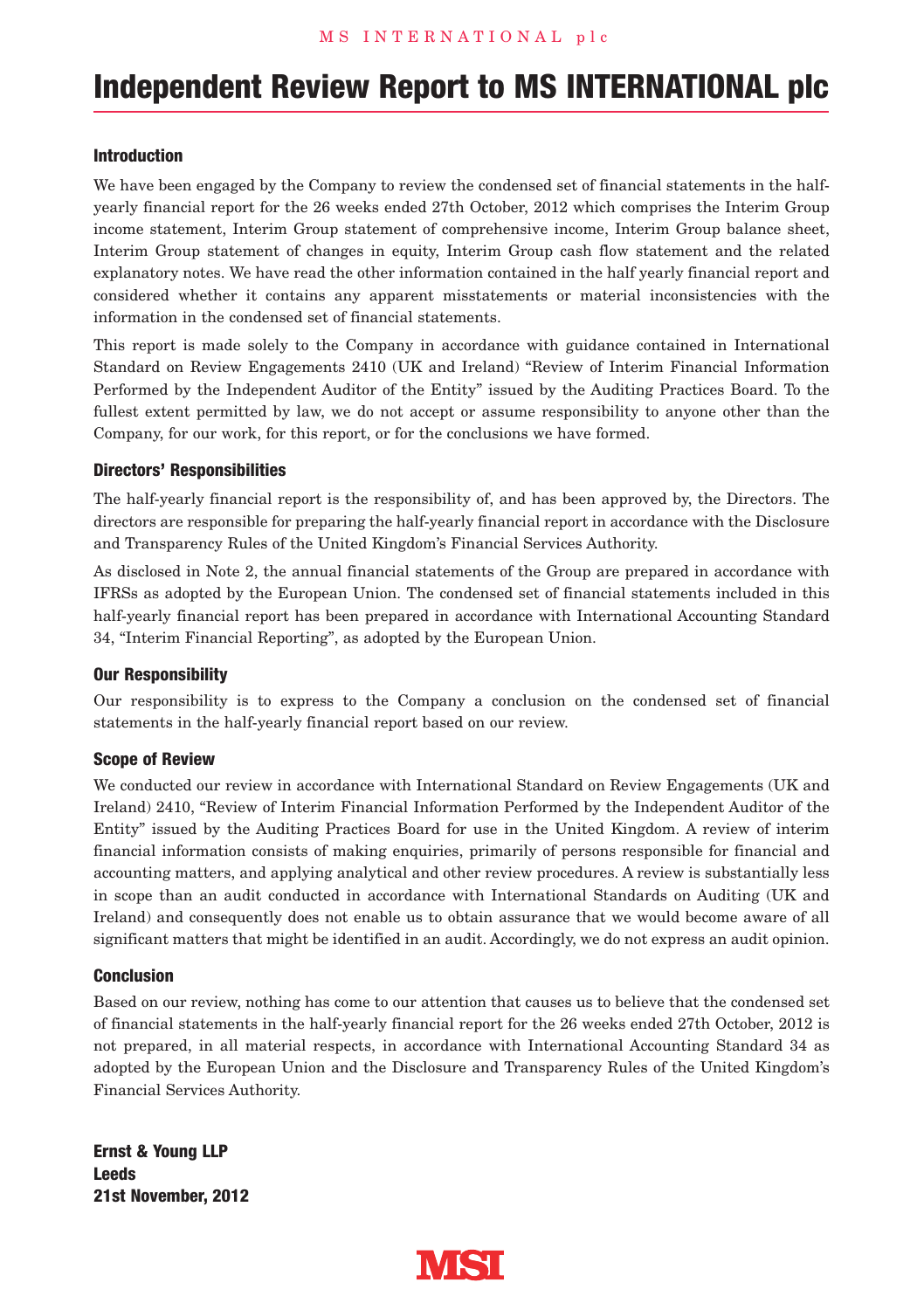# **Interim Group income statement**

|                                                                       |              |                  | 26 weeks ended 26 weeks ended |
|-----------------------------------------------------------------------|--------------|------------------|-------------------------------|
|                                                                       |              | 27th Oct         | 29th Oct.,                    |
|                                                                       |              | 2012             | 2011                          |
|                                                                       |              | <b>Unaudited</b> | Unaudited                     |
|                                                                       | <b>Notes</b> | £'000            | £'000                         |
| Products                                                              |              | 16,576           | 20,855                        |
| Contracts                                                             |              | 9,703            | 7,008                         |
| Revenue                                                               | 5            | 26,279           | 27,863                        |
| Cost of sales                                                         |              | (18, 846)        | (18, 629)                     |
| Gross profit                                                          |              | 7,433            | 9,234                         |
| Distribution costs                                                    |              | (1, 174)         | (1,120)                       |
| Administrative expenses                                               |              | (3,566)          | (3,887)                       |
| Group trading profit                                                  | $\mathbf 5$  | 2,693            | 4,227                         |
| Finance revenue                                                       |              | 35               | 11                            |
| Financial instrument fair value                                       |              |                  | (237)                         |
| Finance costs                                                         |              | (64)             | (3)                           |
| Other finance (costs)/revenue - pension                               |              | (23)             | 94                            |
| Profit before taxation                                                |              | 2,641            | 4,092                         |
| Taxation                                                              | $\,6$        | (621)            | (1,070)                       |
| Profit for the period attributable to equity holders<br>of the parent |              | 2,020            | 3,022                         |
| Earnings per share: basic and diluted                                 | 7            | 11.1p            | 16.6p                         |
|                                                                       |              |                  |                               |

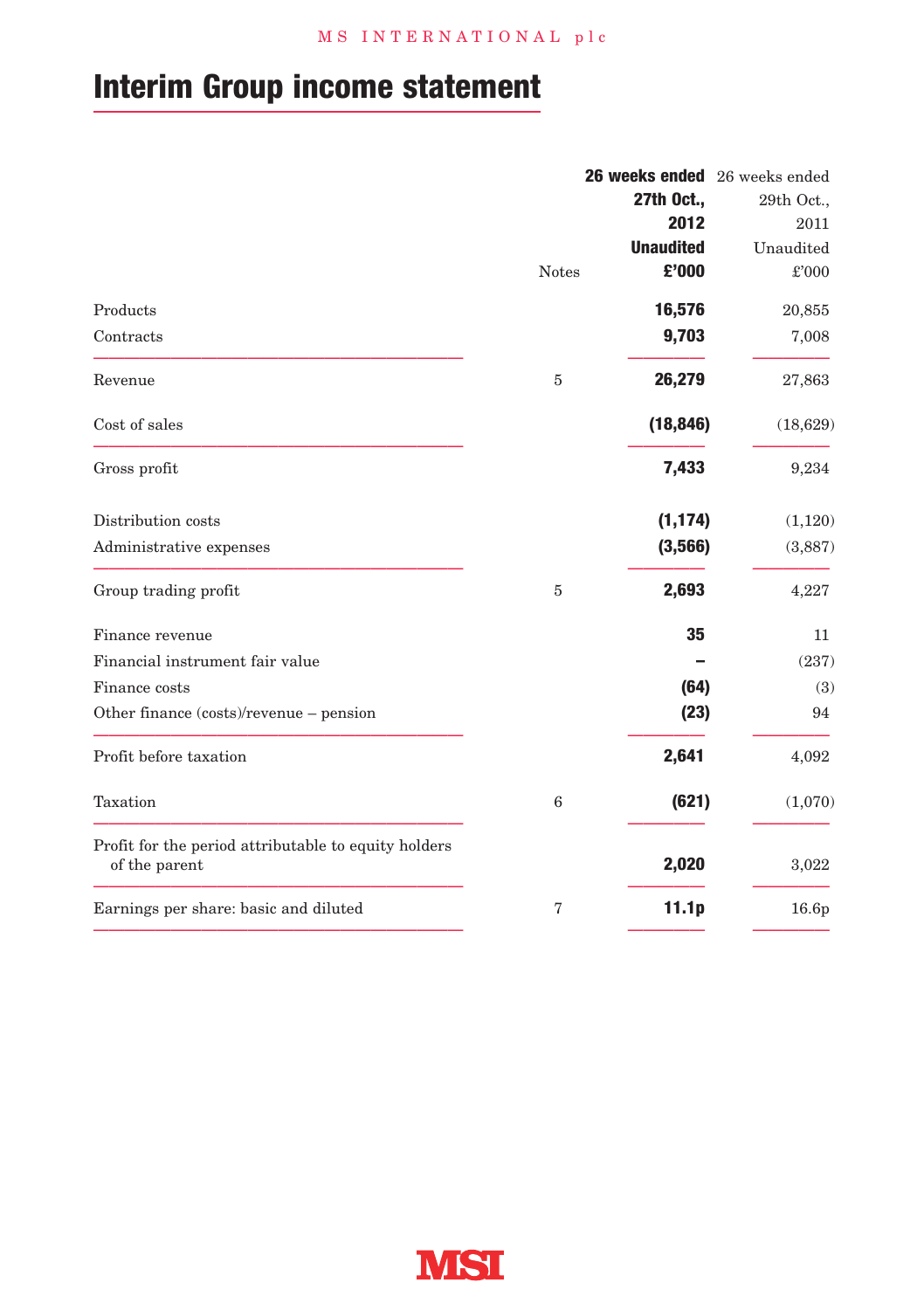## M S I N T E R N A T I O N A L p l c

# **Interim Group statement of comprehensive income**

|                                                                                                     | 26 weeks ended 26 weeks ended |              |
|-----------------------------------------------------------------------------------------------------|-------------------------------|--------------|
|                                                                                                     | 27th Oct.,                    | $29th$ Oct., |
|                                                                                                     | 2012                          | 2011         |
|                                                                                                     | <b>Unaudited</b>              | Unaudited    |
|                                                                                                     | £'000                         | £'000        |
| Actuarial losses on defined benefit pension scheme                                                  | (3,255)                       | (1,929)      |
| Deferred taxation on actuarial losses on defined benefit<br>pension scheme                          | 709                           | 467          |
| Exchange differences on retranslation of foreign operations                                         | (29)                          | (87)         |
| Net losses recognised directly in equity                                                            | (2,575)                       | (1,549)      |
| Profit attributable to equity holders of the parent                                                 | 2,020                         | 3,022        |
| Total comprehensive (expense)/income for the period<br>attributable to equity holders of the parent | (555)                         | 1,473        |

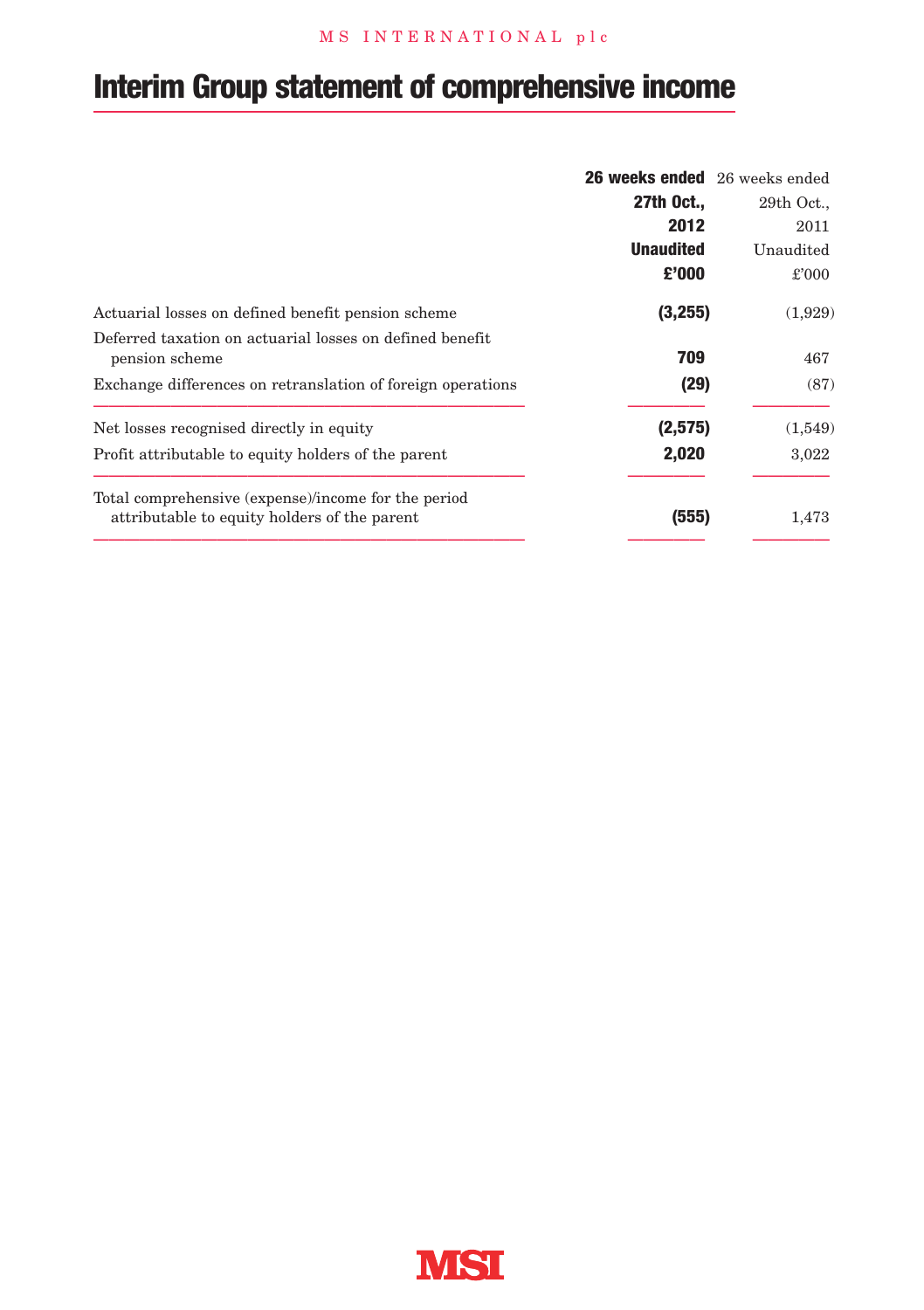# **Interim Group balance sheet**

|                                                                                                                                                                                                                                    |              | 27th Oct.,                                                         | 28th April.,                                                       |
|------------------------------------------------------------------------------------------------------------------------------------------------------------------------------------------------------------------------------------|--------------|--------------------------------------------------------------------|--------------------------------------------------------------------|
|                                                                                                                                                                                                                                    |              | 2012                                                               | 2012                                                               |
|                                                                                                                                                                                                                                    |              | <b>Unaudited</b>                                                   | Audited                                                            |
|                                                                                                                                                                                                                                    | <b>Notes</b> | £'000                                                              | £'000                                                              |
| <b>ASSETS</b>                                                                                                                                                                                                                      |              |                                                                    |                                                                    |
| <b>Non-current assets</b>                                                                                                                                                                                                          |              |                                                                    |                                                                    |
| Property, plant and equipment                                                                                                                                                                                                      | 9            | 13,826                                                             | 13,818                                                             |
| Intangible assets                                                                                                                                                                                                                  |              | 4,623                                                              | 4,798                                                              |
| Deferred income tax asset                                                                                                                                                                                                          |              | 320                                                                |                                                                    |
|                                                                                                                                                                                                                                    |              | 18,769                                                             | 18,616                                                             |
| <b>Current assets</b>                                                                                                                                                                                                              |              |                                                                    |                                                                    |
| Inventories                                                                                                                                                                                                                        |              | 6,955                                                              | 7,824                                                              |
| Trade and other receivables                                                                                                                                                                                                        |              | 12,721                                                             | 12,208                                                             |
| Prepayments                                                                                                                                                                                                                        |              | 795                                                                | 604                                                                |
| Cash and short-term deposits                                                                                                                                                                                                       | 10           | 10,767                                                             | 10,037                                                             |
|                                                                                                                                                                                                                                    |              | 31,238                                                             | 30,673                                                             |
| <b>TOTAL ASSETS</b>                                                                                                                                                                                                                |              | 50,007                                                             | 49,289                                                             |
| <b>EQUITY AND LIABILITIES</b><br><b>Equity</b><br>Issued capital<br>Capital redemption reserve<br>Other reserves<br>Revaluation reserve<br>Special reserve<br>Currency translation reserve<br>Treasury shares<br>Retained earnings |              | 1,840<br>901<br>2,815<br>2,532<br>1,629<br>(39)<br>(100)<br>17,113 | 1,840<br>901<br>2,815<br>2,511<br>1,629<br>(10)<br>(100)<br>18,819 |
| <b>Total Equity</b>                                                                                                                                                                                                                |              | 26,691                                                             | 28,405                                                             |
| <b>Non-current liabilities</b>                                                                                                                                                                                                     |              |                                                                    |                                                                    |
| Defined benefit pension liability                                                                                                                                                                                                  | 11           | 7,245                                                              | 4,167                                                              |
| Deferred income tax liability                                                                                                                                                                                                      |              |                                                                    | 505                                                                |
|                                                                                                                                                                                                                                    |              | 7,245                                                              | 4,672                                                              |
| <b>Current liabilities</b>                                                                                                                                                                                                         |              |                                                                    |                                                                    |
| Trade and other payables                                                                                                                                                                                                           |              | 15,151                                                             | 14,995                                                             |
| Income tax payable                                                                                                                                                                                                                 |              | 920                                                                | 1,217                                                              |
|                                                                                                                                                                                                                                    |              | 16,071                                                             | 16,212                                                             |
| <b>TOTAL EQUITY AND LIABILITIES</b>                                                                                                                                                                                                |              | 50,007                                                             | 49,289                                                             |

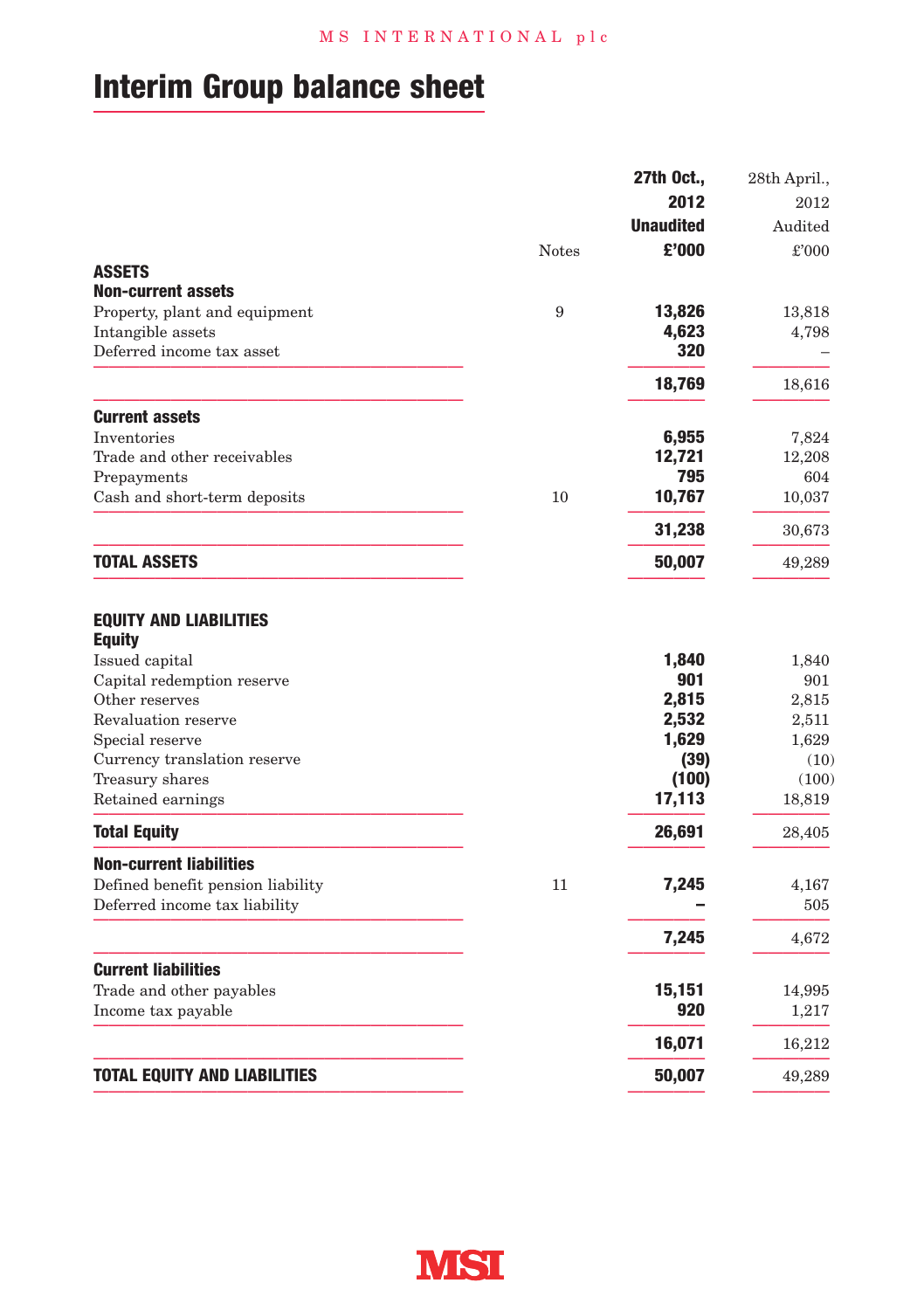# **Interim Group statement of changes in equity**

|                            |         | Capital    |          |                   |         | Foreign  |                          |          |                                  |
|----------------------------|---------|------------|----------|-------------------|---------|----------|--------------------------|----------|----------------------------------|
|                            | Issued  | redemption |          | Other Revaluation | Special | exchange | Treasury                 | Retained |                                  |
|                            | Capital | reserve    | reserves | reserve           | reserve | reserve  | shares                   | earnings | <b>Total</b><br><b>Unaudited</b> |
|                            | £'000   | £'000      | £'000    | £'000             | £'000   | £'000    | £'000                    | £'000    | £'000                            |
| <b>At 28th April, 2012</b> | 1.840   | 901        | 2,815    | 2,511             | 1.629   | (10)     | (100)                    | 18.819   | 28,405                           |
| Profit for the period      |         |            |          |                   |         |          | $\overline{\phantom{0}}$ | 2.020    | 2.020                            |
| Other comprehensive loss   |         |            |          |                   |         | (29)     | $\overline{\phantom{0}}$ | (2,546)  | (2,575)                          |
|                            | 1,840   | 901        | 2,815    | 2,511             | 1,629   | (39)     | (100)                    | 18,293   | 27,850                           |
| Change in taxation rates   |         |            |          | 21                |         |          |                          |          | 21                               |
| Dividend paid              |         |            |          |                   |         |          | $\overline{\phantom{a}}$ | (1,180)  | (1,180)                          |
| At 27th October, 2012      | 1.840   | 901        | 2.815    | 2.532             | 1.629   | (39)     | (100)                    | 17,113   | 26,691                           |

| At 29th October, 2011    | 1.840   | 901        | 2.815    | 2.490             | 1,629   | 97       | (100)                    | 16.598   | 26,270                           |
|--------------------------|---------|------------|----------|-------------------|---------|----------|--------------------------|----------|----------------------------------|
| Dividend paid            |         |            |          |                   |         |          |                          | (998)    | (998)                            |
| Change in taxation rates |         |            |          | 21                |         |          |                          |          | 21                               |
|                          | 1,840   | 901        | 2,815    | 2,469             | 1,629   | 97       | (100)                    | 17,596   | 27,247                           |
| Other comprehensive loss |         |            |          |                   |         | (87)     | $\overline{\phantom{0}}$ | (1.462)  | (1,549)                          |
| Profit for the period    |         |            |          |                   |         |          | -                        | 3.022    | 3.022                            |
| At 30th April, 2011      | 1.840   | 901        | 2,815    | 2,469             | 1.629   | 184      | (100)                    | 16.036   | 25,774                           |
|                          | £'000   | £'000      | £'000    | £'000             | £'000   | £'000    | £'000                    | £'000    | £'000                            |
|                          | Capital | reserve    | reserves | reserve           | reserve | reserve  | shares                   | earnings | <b>Total</b><br><b>Unaudited</b> |
|                          | Issued  | redemption |          | Other Revaluation | Special | exchange | Treasury                 | Retained |                                  |
|                          |         | Capital    |          |                   |         | Foreign  |                          |          |                                  |

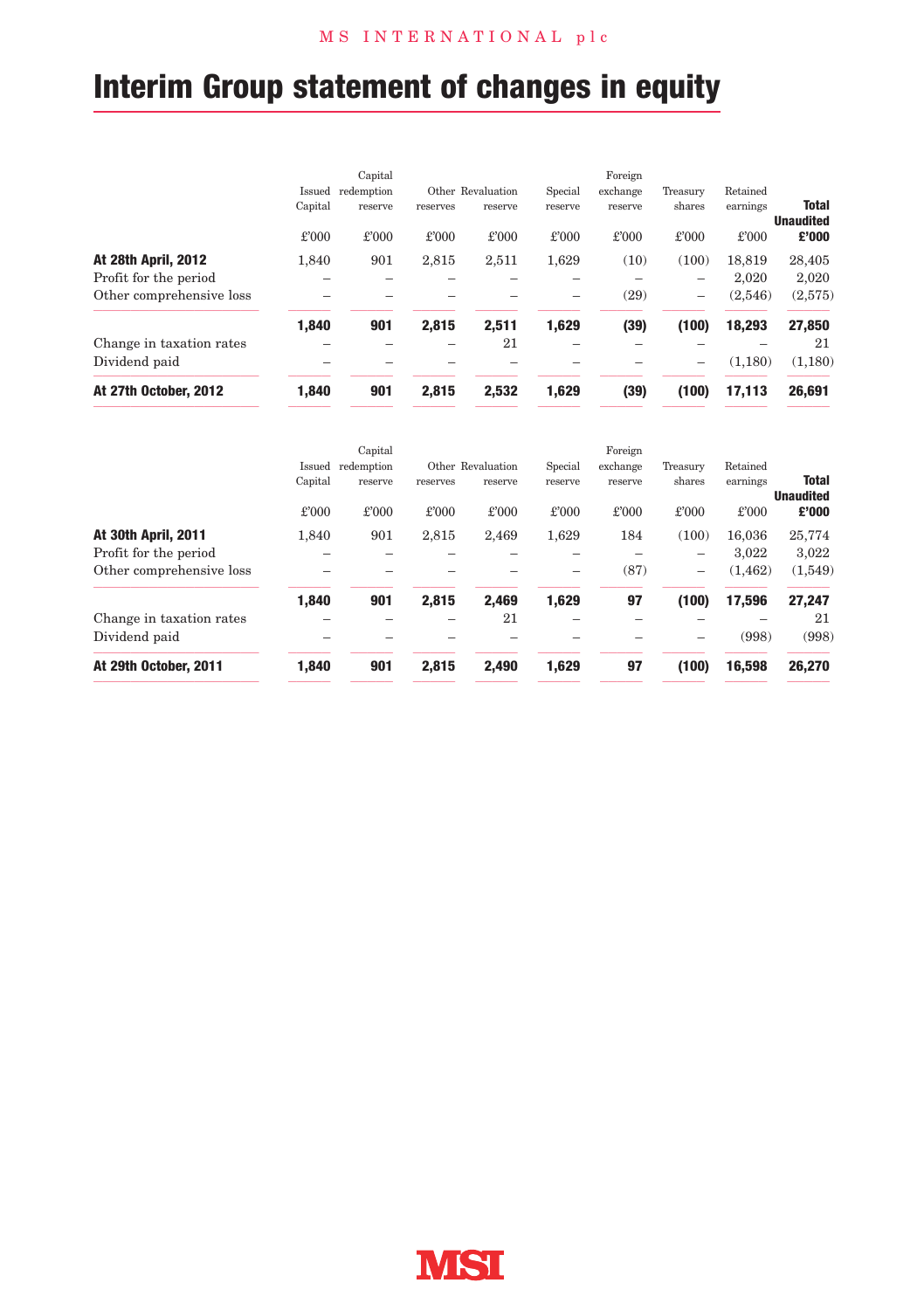# **Interim Group cash flow statement**

|                                                                                                   | 26 weeks ended 26 weeks ended |            |
|---------------------------------------------------------------------------------------------------|-------------------------------|------------|
|                                                                                                   | 27th Oct.,                    | 29th Oct., |
|                                                                                                   | 2012                          | 2011       |
|                                                                                                   | <b>Unaudited</b>              | Unaudited  |
|                                                                                                   | £'000                         | £'000      |
| Profit before taxation                                                                            | 2,641                         | 4,092      |
| Adjustments to reconcile profit before taxation to net cash in flows<br>from operating activities |                               |            |
| Depreciation charge                                                                               | 700                           | 634        |
| Amortisation charge                                                                               | 175                           | 188        |
| Profit on disposal of fixed assets                                                                | (48)                          | (25)       |
| Finance costs                                                                                     | 52                            | 135        |
| Foreign exchange movements                                                                        | (8)                           | (70)       |
| Decrease/(increase) in inventories                                                                | 869                           | (2,760)    |
| Increase in receivables                                                                           | (513)                         | (1,791)    |
| (Increase)/decrease in prepayments                                                                | (191)                         | 219        |
| Increase in payables                                                                              | 1,100                         | 1,105      |
| Decrease in progress payments                                                                     | (944)                         | (1,651)    |
| Pension fund payments                                                                             | (200)                         | (200)      |
| Cash generated from operating activities                                                          | 3,633                         | (124)      |
| Interest (paid)/received                                                                          | (29)                          | 8          |
| Taxation paid                                                                                     | (1, 012)                      | (535)      |
| Net cash flow from operating activities                                                           | 2,592                         | (651)      |
| <b>Investing activities</b>                                                                       |                               |            |
| Purchase of property, plant and equipment                                                         | (730)                         | (602)      |
| Sale of property, plant and equipment                                                             | 48                            | 44         |
| Net cash used in investing activities                                                             | (682)                         | (558)      |
| <b>Financing activities</b>                                                                       |                               |            |
| Dividend paid                                                                                     | (1, 180)                      | (998)      |
| Net cash flows used in financing activities                                                       | (1, 180)                      | (998)      |
| Movement in cash and cash equivalents                                                             | 730                           | (2,207)    |
| <b>Opening cash and cash equivalents</b>                                                          | 10,037                        | 9,877      |
| <b>Closing cash and cash equivalents</b>                                                          | 10,767                        | 7,670      |

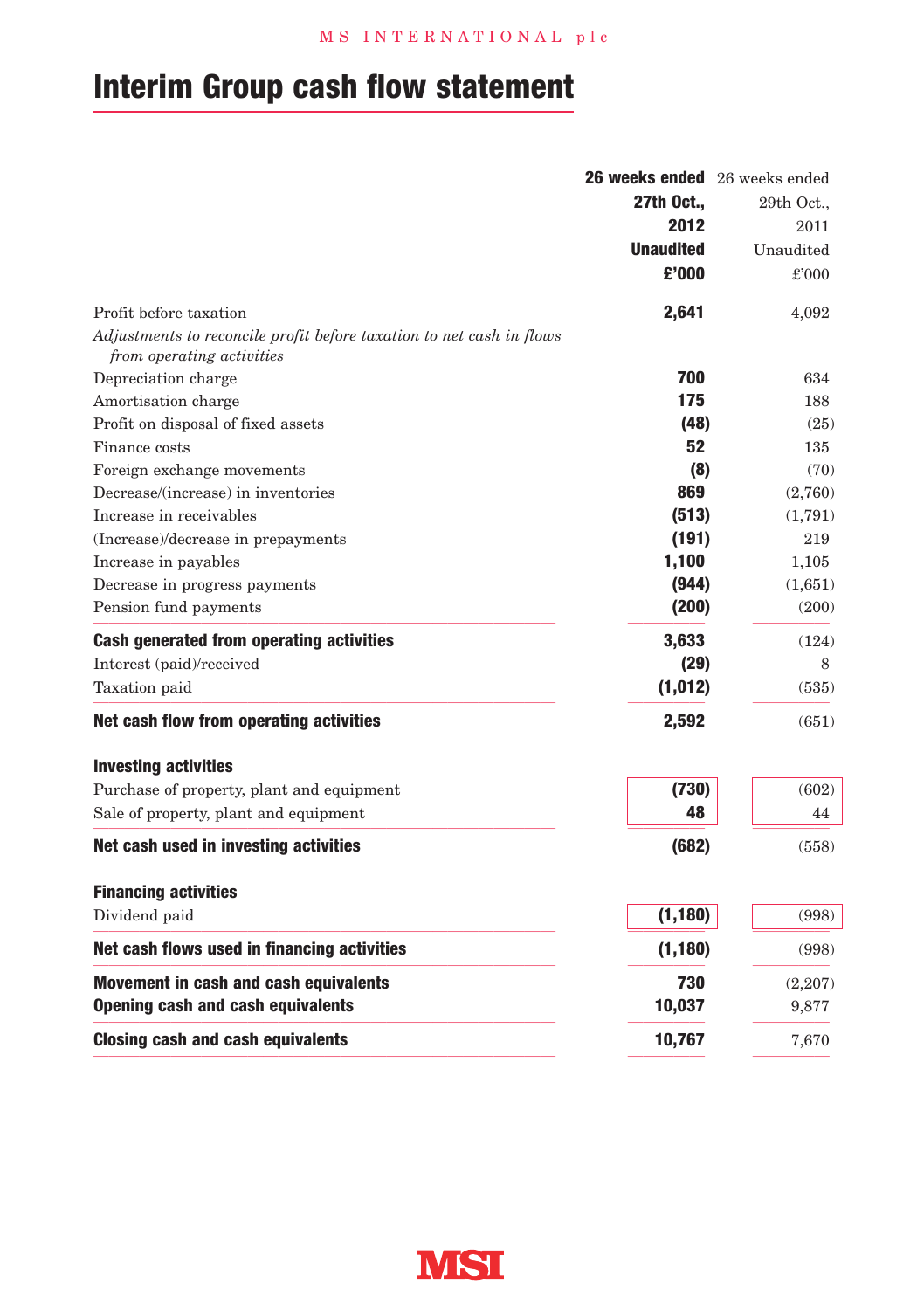#### **1 Corporate information**

MS INTERNATIONAL plc is a public limited company incorporated in England and Wales. The Company's ordinary shares are traded on the London Stock Exchange. The principal activities of the Company and its subsidiaries ("the Group") are described in Note 5.

The interim condensed consolidated financial statement of the Group for the twenty six weeks ended 27th October, 2012 were authorised for issue in accordance with a resolution of the directors on 21st November, 2012.

#### **2 Basis of preparation and accounting policies**

The annual financial statements of the Group are prepared in accordance with IFRS as adopted by the European Union. The condensed set of financial statements included in this half-yearly financial report which has not been audited has been prepared in accordance with International Accounting Standard 34, "Interim Financial Reporting", as adopted by the European Union.

The interim financial information has been reviewed by the Group's auditors, Ernst & Young LLP, their report is included on page 3. These interim financial statements do not constitute statutory financial statements within the meaning of section 435 of the Companies Act 2006. The interim condensed consolidated financial statements do not include all the information and disclosures required in the annual financial statements and should be read in conjunction with the Group's annual financial statements as at 28th April, 2012.

The accounting policies adopted in the preparation of the interim condensed consolidated financial statements are consistent with those followed in the preparation of the Group's annual financial statements for the year ended 28th April, 2012. The following standards, amendments and interpretations will be applied for the first time in the Group's statutory accounts for the year ending 27th April, 2013.

#### **International Accounting Standards (IAS/IFRSs)**

IFRS 7 Financial Instruments: (Disclosures Amendments) IAS 12 Income Taxes (Amendments) – Deferred Taxes: Recovery of Underlying Assets

The figures for the year ended 28th April, 2012 do not constitute the Group's statutory accounts for the period but have been extracted from the statutory accounts. The auditor's report on those accounts, which have been filed with the Registrar of Companies, was unqualified and did not contain any statement under section 498(2) or (3) of the Companies Act 2006.

#### **3 Principal risks and uncertainties**

The principal risk and uncertainties facing the Group relate to levels of customer demand for the Group's products and services. Customer demand is driven mainly by general economic conditions but also by pricing, product quality and delivery performance of MS INTERNATIONAL plc and in comparison with our competitors. Sterling exchange rates against other currencies can influence pricing.

The Group has considerable financial resources together with long term contracts with a number of customers. As a consequence, the Directors believe that the Group is well placed to manage its business risk successfully despite the current uncertain economic outlook.

After making enquiries the Directors have a reasonable expectation that the Company and the Group have adequate resources to continue in operational existence for the foreseeable future. Accordingly, they continue to adopt the going concern basis in preparing the annual report and accounts.

#### **4 Statement of directors' responsibilities**

The Directors as listed on page 1 confirm that this condensed set of financial statements has been prepared in accordance with IAS 34 as adopted by the European Union, and that the interim report herein includes a fair review of the information required by DTR 4.2.7 and DTR 4.2.8, which includes information required on material transactions with related parties and changes since the last annual report.

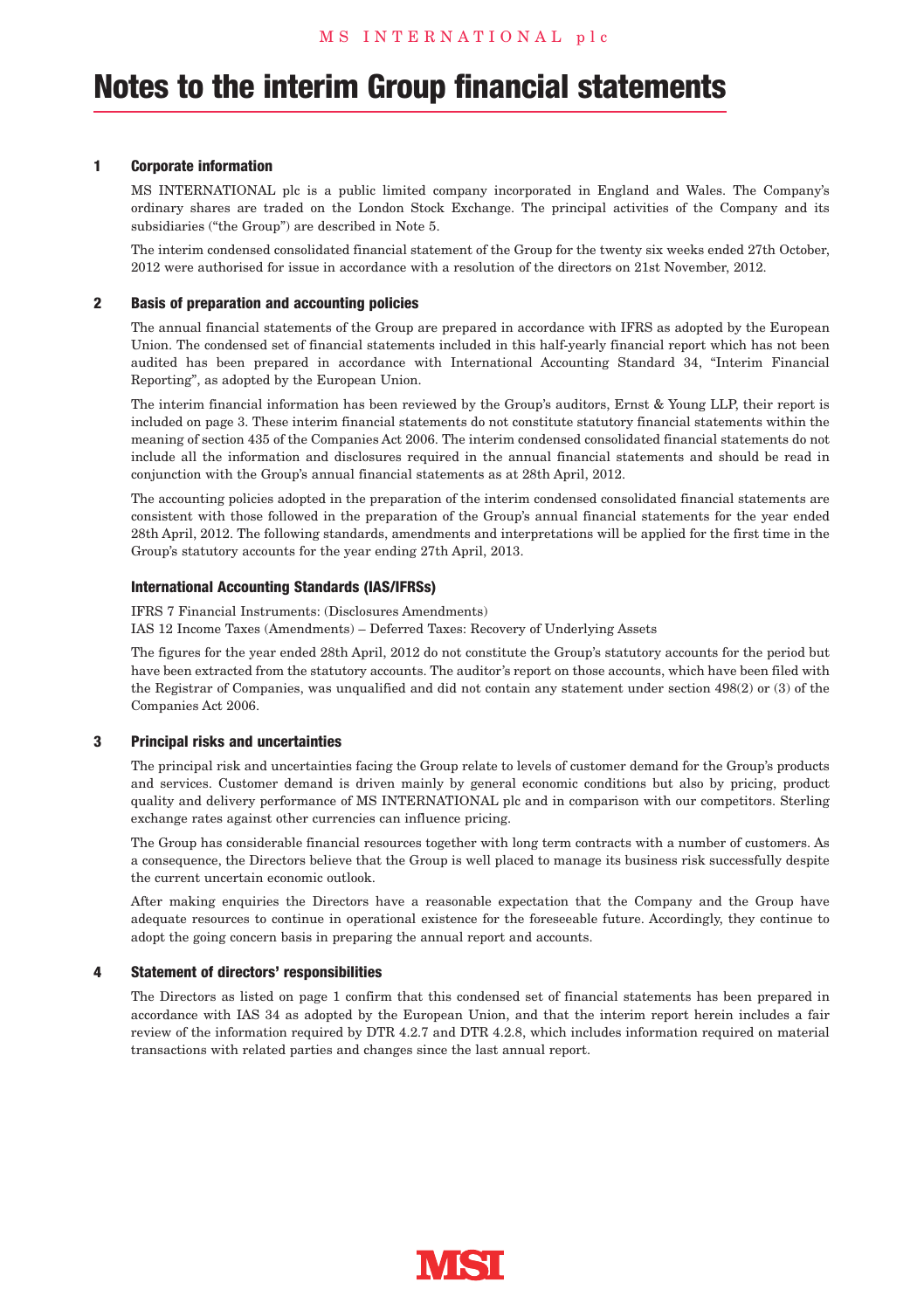## **(continued)**

#### **5 Segment information**

#### **(a) Primary reporting format – divisional segments**

The following table presents revenue and profit and certain assets and liability information regarding the Group's divisions for the periods ended 27th October, 2012 and 29th October, 2011. The reporting format is determined by the differences in manufacture and services provided by the Group. The Defence division is engaged in the design, manufacture and service of defence equipment. The Forgings division is engaged in the manufacture of forgings. The Petrol Station Superstructures division is engaged in the design and construction of petrol station superstructures. The Directors are of the opinion that seasonality does not significantly affect these results.

|                                                         | Defence |           |            | Forgings<br>Superstructures |            |            |                            | Total            |  |
|---------------------------------------------------------|---------|-----------|------------|-----------------------------|------------|------------|----------------------------|------------------|--|
|                                                         | 2012    | 2011      | 2012       | 2011                        | 2012       | 2011       | 2012                       | 2011             |  |
|                                                         |         |           |            |                             |            |            | <b>Unaudited Unaudited</b> |                  |  |
|                                                         | £'000   | £'000     | £'000      | £'000                       | £'000      | £'000      | £'000                      | £'000            |  |
| <b>Revenue</b><br>External                              | 12,336  | 14,454    | 7,234      | 7,875                       | 6,709      | 5,534      | 26,279                     | 27,863           |  |
| Total revenue                                           | 12,336  | 14,454    | 7,234      | 7,875                       | 6,709      | 5,534      | 26,279                     | 27,863           |  |
| <b>Segment result</b><br>Net finance expense            | 1,477   | 2,886     | 255        | 501                         | 961        | 840        | 2,693<br>(52)              | 4,227<br>(135)   |  |
| Profit before taxation<br>Taxation                      |         |           |            |                             |            |            | 2,641<br>(621)             | 4,092<br>(1,070) |  |
| Profit for the period                                   |         |           |            |                             |            |            | 2,020                      | 3,022            |  |
| <b>Segmental assets</b><br>Unallocated assets           | 25,995  | 28,741    | 5,323      | 5,617                       | 5,323      | 3,914      | 36,641<br>13,366           | 38,272<br>7,830  |  |
| Total assets                                            |         |           |            |                             |            |            | 50,007                     | 46,102           |  |
| <b>Segmental liabilities</b><br>Unallocated liabilities | 9,072   | 9.574     | 1,437      | 2,066                       | 3,310      | 2.664      | 13,819<br>9,497            | 14,304<br>5,528  |  |
| <b>Total liabilities</b>                                |         |           |            |                             |            |            | 23,316                     | 19,832           |  |
| Capital expenditure<br>Depreciation                     | 158     | 97<br>171 | 209<br>232 | 341<br>212                  | 521<br>168 | 132<br>135 |                            |                  |  |

#### **(b) Secondary reporting format – geographical segments**

The following table presents revenue and expenditure and certain assets and liabilities information by geographical segment for the periods ended 27th October, 2012 and 29th October, 2011. The Group's geographical segments are based on the location of the Group's assets. Revenue from external customers is based on the geographical location of its customers.

|                     | Europe |        | North America |       | Rest of the World |       | Total  |                            |
|---------------------|--------|--------|---------------|-------|-------------------|-------|--------|----------------------------|
|                     | 2012   | 2011   | 2012          | 2011  | 2012              | 2011  | 2012   | 2011                       |
|                     |        |        |               |       |                   |       |        | <b>Unaudited</b> Unaudited |
|                     | £'000  | £'000  | £'000         | £'000 | £'000             | £'000 | £'000  | £'000                      |
| Revenue             |        |        |               |       |                   |       |        |                            |
| External            | 17.162 | 13.215 | 4.069         | 9.150 | 5.048             | 5.498 | 26,279 | 27,863                     |
| Assets              | 48.661 | 45.454 | 922           | 580   | 424               | 68    | 50,007 | 46.102                     |
| Liabilities         | 23.104 | 19.647 | 200           | 155   | 12                | 30    | 23.316 | 19,832                     |
| Capital expenditure | 710    | 347    | 6             | 182   | 14                | 73    | 730    | 602                        |

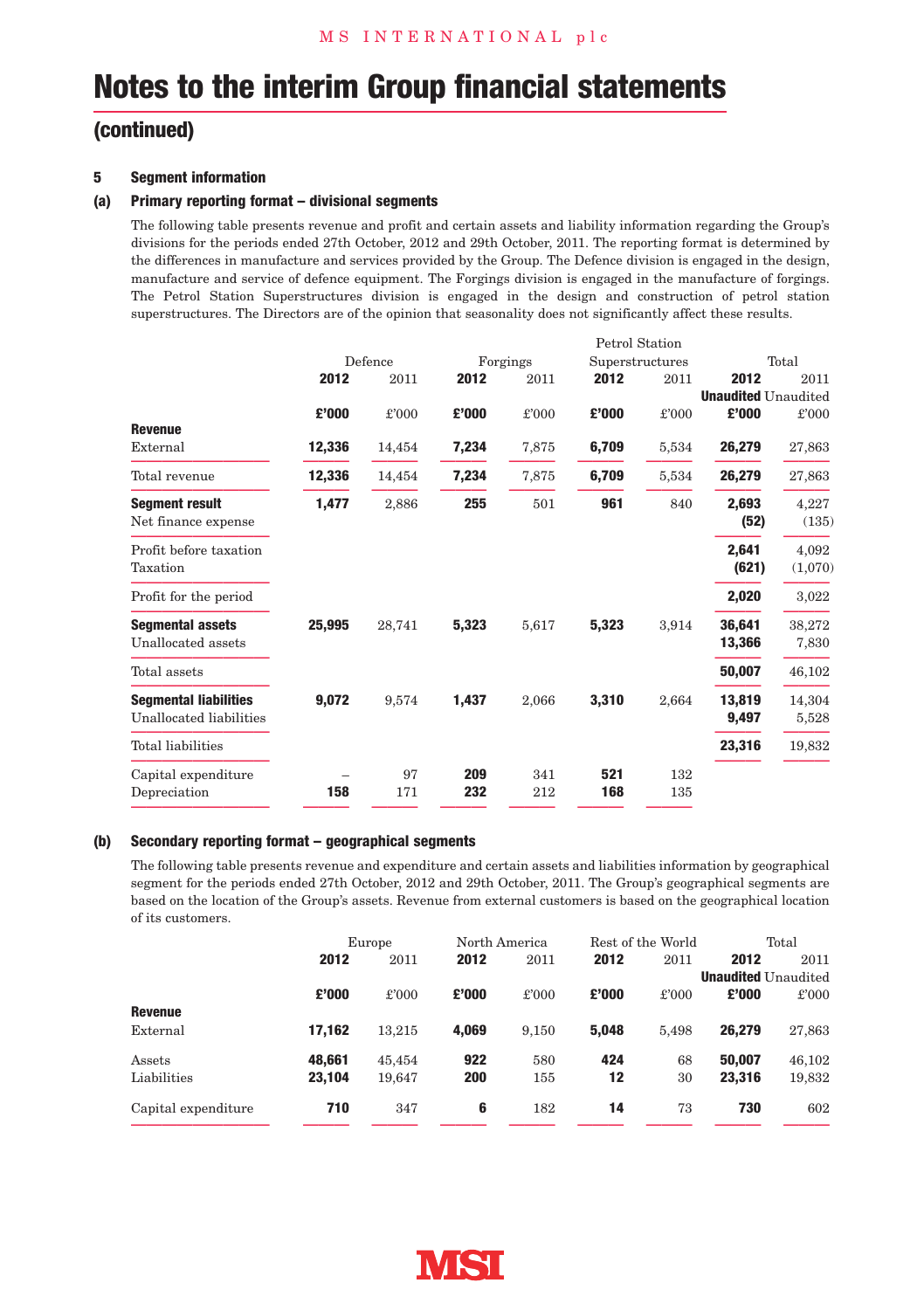### **(continued)**

#### **6 Income tax**

The major components of income tax expense in the consolidated income statement are:

|                                                                        | 26 weeks ended   | 26 weeks ended |
|------------------------------------------------------------------------|------------------|----------------|
|                                                                        | 27th Oct         | 29th Oct.,     |
|                                                                        | 2012             | 2011           |
|                                                                        | <b>Unaudited</b> | Unaudited      |
|                                                                        | £'000            | £'000          |
| Current income tax charge                                              | 764              | 1,155          |
| Current tax                                                            | 764              | 1,155          |
| Relating to origination and reversal of temporary differences          | (106)            | (44)           |
| Impact of reduction in deferred tax rate $(24\%$ to $23\%)$            | (37)             | (41)           |
| Deferred tax                                                           | (143)            | (85)           |
| Total income tax expense reported in the consolidated income statement | 621              | 1,070          |

#### **7 Earnings per share**

The calculation of basic and diluted earnings per share is based on:

- (a) Profit for the period attributable to equity holders of the parent of £2,020,000 (2011 £3,022,000);
- (b) 18,151,025 (2011 18,151,025) Ordinary shares, being the weighted average number of Ordinary shares in issue.

This represents 18,396,073 being the weighted average number of Ordinary shares in issue less 245,048 being the diluted weighted average number of shares held within the ESOT.

#### **8 Dividends paid and proposed**

|                                                   | 26 weeks ended   | 26 weeks ended |
|---------------------------------------------------|------------------|----------------|
|                                                   | 27th Oct         | 29th Oct.,     |
|                                                   | 2012             | 2011           |
|                                                   | <b>Unaudited</b> | Unaudited      |
|                                                   | £'000            | £'000          |
| Declared and paid during the six month period     |                  |                |
| Dividend on ordinary shares                       |                  |                |
| Final dividend for $2012 - 6.50p$                 | 1.180            | 998            |
| Proposed for approval                             |                  |                |
| Interim dividend for $2012 - 1.50p(2011 - 1.00p)$ | 270              | 270            |

Dividends warrants will be posted on 20th December, 2012 to those members registered on the books of the Company on 30th November, 2012.

#### **9 Property, plant and equipment**

#### **Acquisitions and disposals**

During the 26 weeks ended 27th October, 2012, the Group acquired assets with a cost of £730,000 (2011 – £602,000).

Assets with a net book value of £Nil (2011 – £19,000) were disposed of by the Group for proceeds of £48,000 (2011 – £44,000) during the 26 weeks ended 27th October, 2012, resulting in a gain on disposal of £48,000  $(2011 - \text{\pounds}25,000).$ 

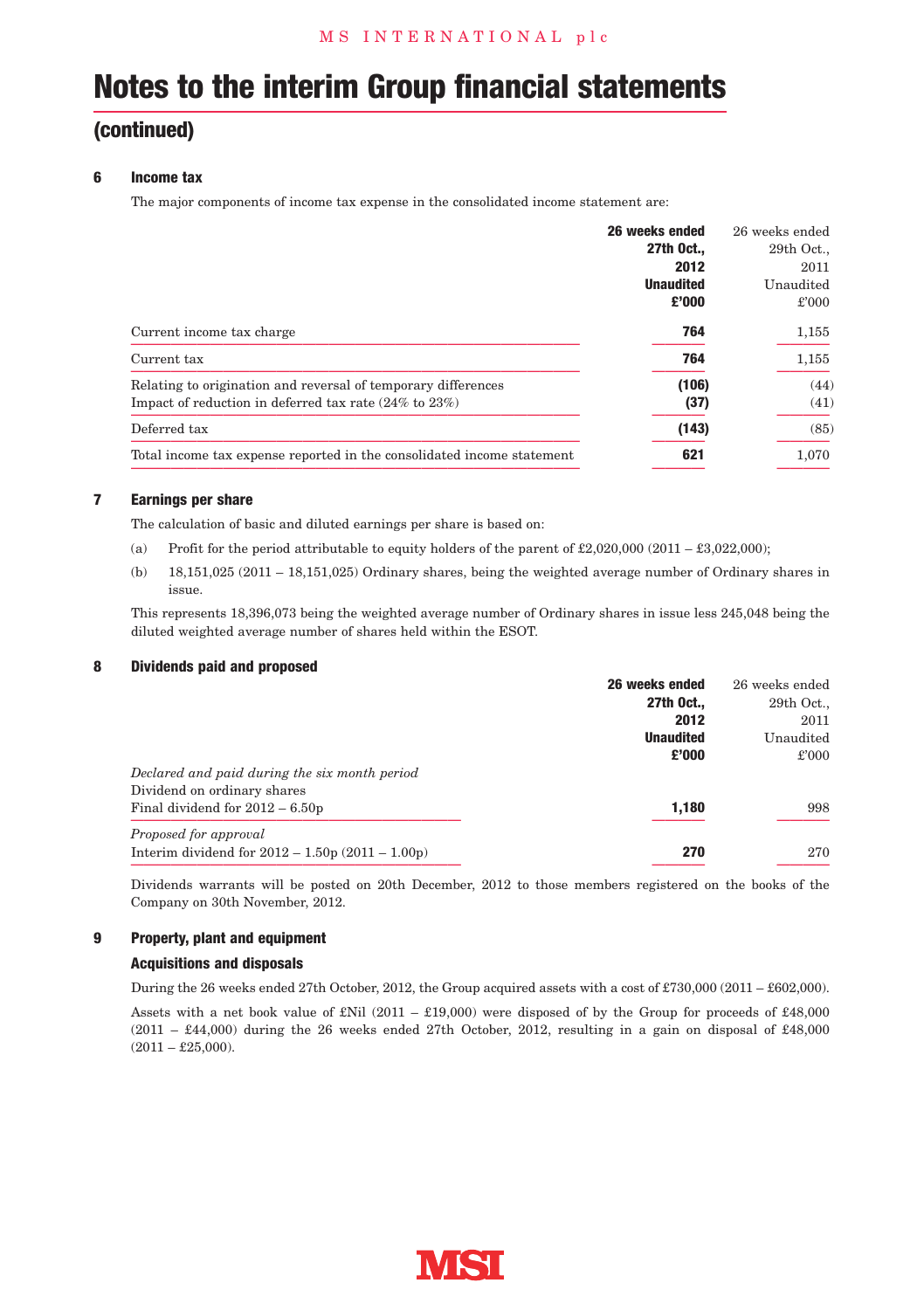## **(continued)**

#### **10 Cash and cash equivalents**

For the purpose of the interim consolidated cash flow statement, cash and cash equivalents are comprised of the following:

|                          | 27th Oct.,       | 28th April., |
|--------------------------|------------------|--------------|
|                          | 2012             | 2012         |
|                          | <b>Unaudited</b> | Audited      |
|                          | £'000            | £'000        |
| Cash at bank and in hand | 1.607            | 10,032       |
| Short-term deposits      | 9,160            | 5            |
|                          | 10,767           | 10,037       |
|                          |                  |              |

#### **11 Pension liability**

The Company operates an employee pension scheme called the MS INTERNATIONAL plc Retirement and Death Benefits Scheme ("the Scheme"). IAS 19 requires disclosure of certain information about the Scheme as follows:

- l Until 5th April, 1997, the Scheme provided defined benefits and these liabilities remain in respect of service prior to 6th April, 1997. From 6th April, 1997 the Scheme provides future service benefits on a defined contribution basis.
- l The last formal valuation of the Scheme was performed at 5th April, 2011 by a professionally qualified actuary.
- l Members have paid contributions at a rate in line with the Scheme's documentation over the accounting period.
- l The employer has paid members contributions to the defined contributions section of the Scheme, life assurance premiums and other Scheme expenses. In addition, from April 2009, the employer has paid £100,000 per annum to the defined benefit section of the scheme.

The Company's policy for recognising actuarial gains and losses is to recognise them immediately in the Statement of Comprehensive Income.

#### **12 Commitments and contingencies**

The Company is contingently liable in respect of guarantees, indemnities and performance bonds given in the ordinary course of business amounting to £7,471,042 at 27th October, 2012 (2011 – £9,209,747).

In the opinion of the Directors, no material loss will arise in connection with the above matters.

The Group and certain of its subsidiary undertakings are parties to legal actions and claims which have arisen in the normal course of business. The results of actions and claims cannot be forecast with certainty, but the directors believe that they will be concluded without any material effect on the net assets of the Group.